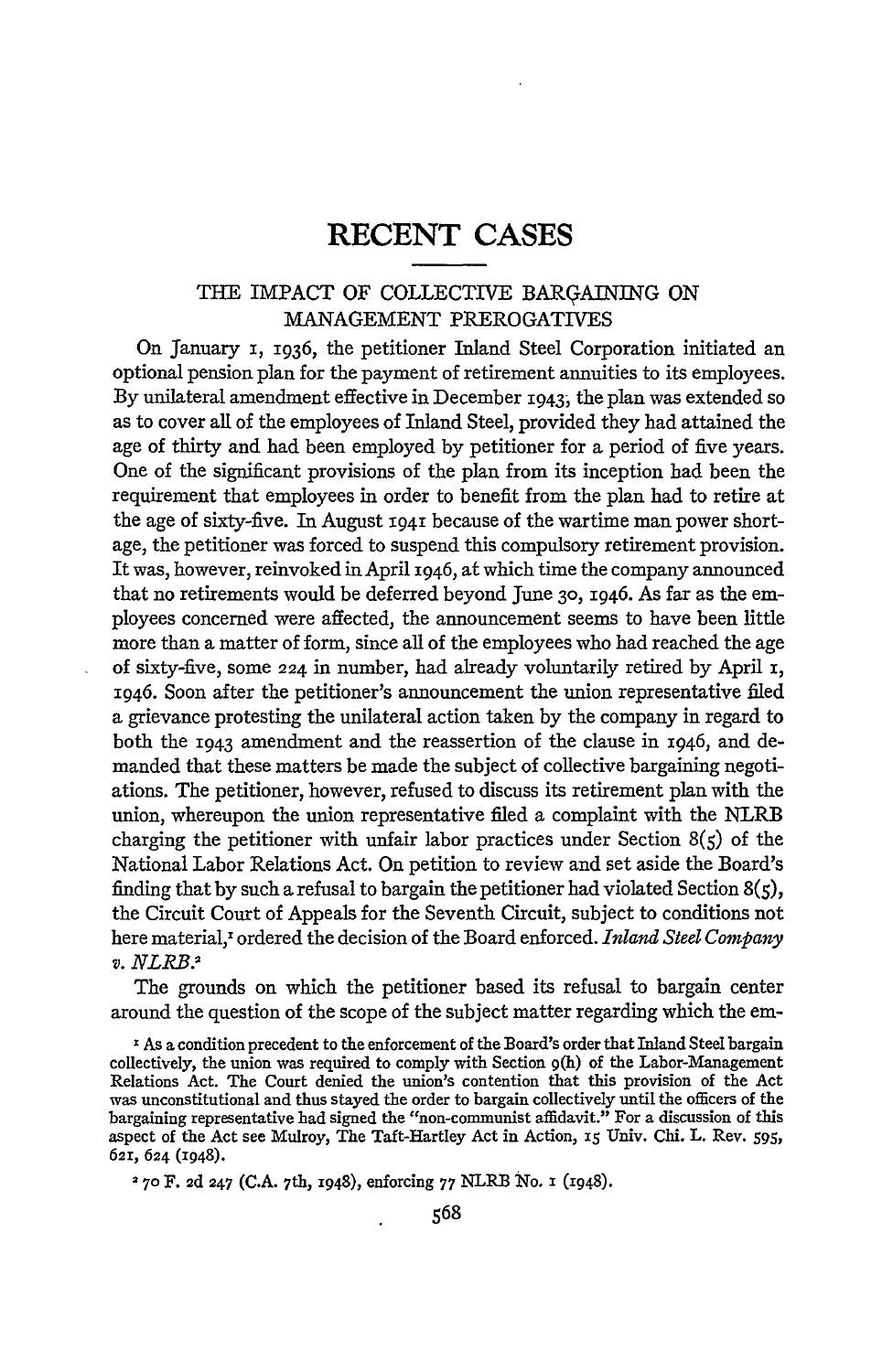ployer is under a duty to bargain. As stated in both the original and amended acts, Section  $8(5)$  requires an employer "to bargain collectively with the representative of his employees, subject to the provisions of Section  $g(a)$ ." The pertinent portion of the latter section provides that the duly selected representative of the employees in an appropriate unit shall be their exclusive representative "for the purpose of collective bargaining *in respect to rates of pay, wages, hours of employment, or other conditions of employment* .... *13* The area of business which this section of the act requires the employer to include within the framework of his collective negotiations presents a difficult and controversial problem. There would appear to be no valid reason for an employer objecting to the union merely being heard and discussing any matter which the union might wish to raise. If in fact the duty to bargain consisted of nothing more than the obligation to meet and discuss, little or no difficulty would be encountered. However, in spite of the very modest definition which this duty receives within the context of the Act,4 as it has been evolved through the decisions of the courts and labor boards, the duty to bargain approaches the duty to make concessions.

That the statutory duty to bargain has become a status-changing device is due largely to the judicial requirement that the bargaining, in order to satisfy the provisions of the act, must be carried on in "good faith."s The requirement of good faith is not complied with by a mere readiness to engage in discussion or negotiation. 6 Rather it *"....* contemplates exchange of information, ideas and theories in open discussion and an honest attempt to arrive at an agreement."7 Although the duty to bargain may not be defined as the duty of the employer to agree with the bargaining representative about "matters of substance," once any agreement or understanding is reached the statute requires "its expression in a signed contract."<sup>8</sup> While some authorities have stated that congressional objectives at the time the Act was passed were relatively limited,<sup>9</sup> the courts have interpreted the legislative history as supporting the positive nature of the duty to bargain. The Supreme Court has held that the congressional purpose of the statute was "to compel employers to bargain collectively with their em-

**3** 49 Stat. 449 (1935), 29 U.S.C.A. § *i5* (Supp., 1947); 61 Stat. **136** (r947), 29 U.S.C.A § **151** (Supp., 1947) (italics added).

4 While the union is by the amended act also under a positive duty to bargain, the nature of the employer's duty is not affected in substance **by** the 1947 act. See 6i Stat. **140** (i947), 29 U.S.C.A. §  $158(d)(1)-(4)$  (Supp., 1947). Both the Board and the Court specifically found that there had been no change in the scope of the subject matter of compulsory collective bargaining under the amended act. Inland Steel Co. v. NLRB, **170** F. **2d** 247, 249 n. 2 (C.A. 7th, 1948).

**5** For a general discussion of the requirement see 3d Annual Report of NLRB **96** (1938).

- **6** Timken Roller Bearing Co. v. NLRB, 161 F. 2d 949 (C.C.A. 6th, 1947).
- **7** Aluminum Ore Co. v. NLRB, **131** F. **2d** 485 (C.C.A. 7th, 1942).
- ' H. J. Heinz Co. v. NLRB, **311** U.S. **514, 526** (1940).

**9** Freidin, The Public Interest in Labor Dispute Settlement, **12** Law & Contemp. Prob. 367, 368 (1947).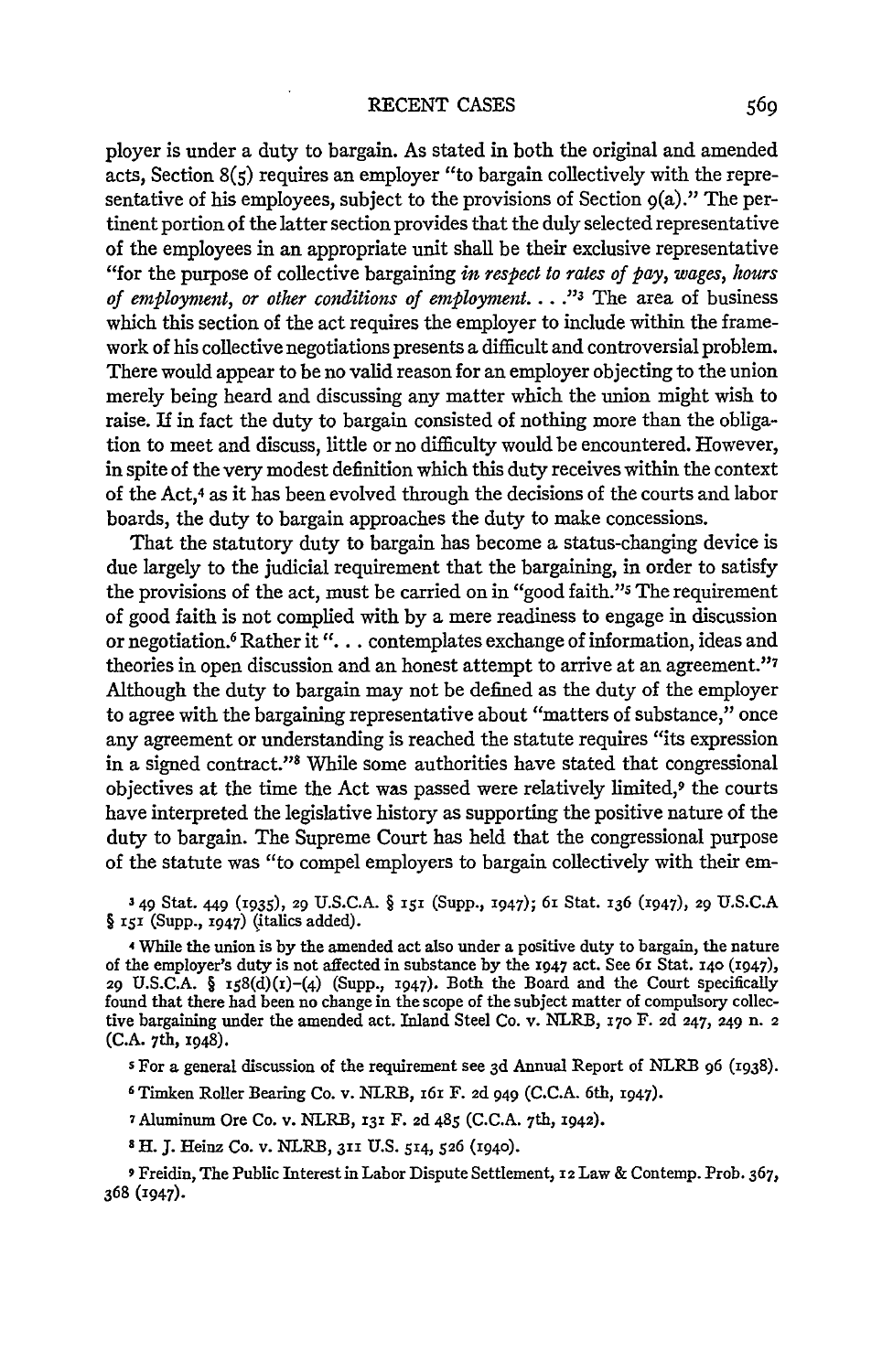ployees to the end that employment contracts, binding on both parties, should be made."<sup>10</sup> If subsequent to the designation of the statutory bargaining agent, the employer decides that he desires to alter any "condition of employment" of his employees, he is in a very real sense no longer free to exercise his unilateral discretion as manager; and he "can no longer make such a change on the basis of individual bargaining."<sup>11</sup> Although he has not yet been notified of the union's desire to bargain collectively, the "employer has no choice but to offer to bargain with the union. . . .<sup>"12</sup> The employer must meet the proposals of the bargaining agent with objections or counter proposals that are manifestly reasonable. The absence of persuasive arguments supporting the reasonableness of the employer's position leaves him with dubious alternatives. The first, which is really no alternative at all, is to be adjudged by the Board guilty of an unfair labor practice in refusing to bargain. The second involves compromise and concession. With the broadening of the demands which must be considered in the bargaining procedure this second alternative becomes less desirable from the traditional viewpoint of management. While the inroads which organized labor has made on the "prerogatives of management" reflect the extent to which the union has been able to control the supply of labor from which the employer recruits his employees, the courts' decisions have nevertheless provided the labor movement with an effective device for obtaining the concessions and compromises desired.

With the obligation to bargain collectively established as the duty to make patently reasonable compromises, the subject matter assumes considerable importance. Under the Act an employer is guilty of unfair labor practices if he refuses to bargain in regard to anything which may be included in the general category "conditions of employment." This provision provides only a very general yardstick for considering those "functions of management" which the employers claim are not the rightful concern of the employees or their representatives. This sphere of management-function may be restricted not only in the usual contract negotiations but also in bargaining about grievances. For although the term "grievance" is not defined, the Act requires employers to bargain about the disposition of grievances as well as provisions of the proposed working agreement.<sup>13</sup> When the accepted grievance procedure allows the negotiation of all disagreements over interpretation and application of the collective agreement, it has been held to require bargaining in regard to any and all questions which might arise between the employer and the union.<sup>14</sup>

<sup>10</sup> NLRB v. Sands Mfg. Co., 306 U.S. 332, 342 (1939).

**1"** In re General Motors Corp., **59** NLRR **1143,** enforced General Motors Corp. v NLRB, i5o F. 2d **201** (C.C.A. 3d, x945).

**-** Ibid.

**13 U.S.** Automatic Corp., **57** NLRB **124 (1944).**

**'4** See Hughes Tool Co. v. NLRB, **147** F. **2d 69 (C.C.A.** 5th, 1945), enforcing **56** NLRB **98i** (1945).

 $\lambda$ 

570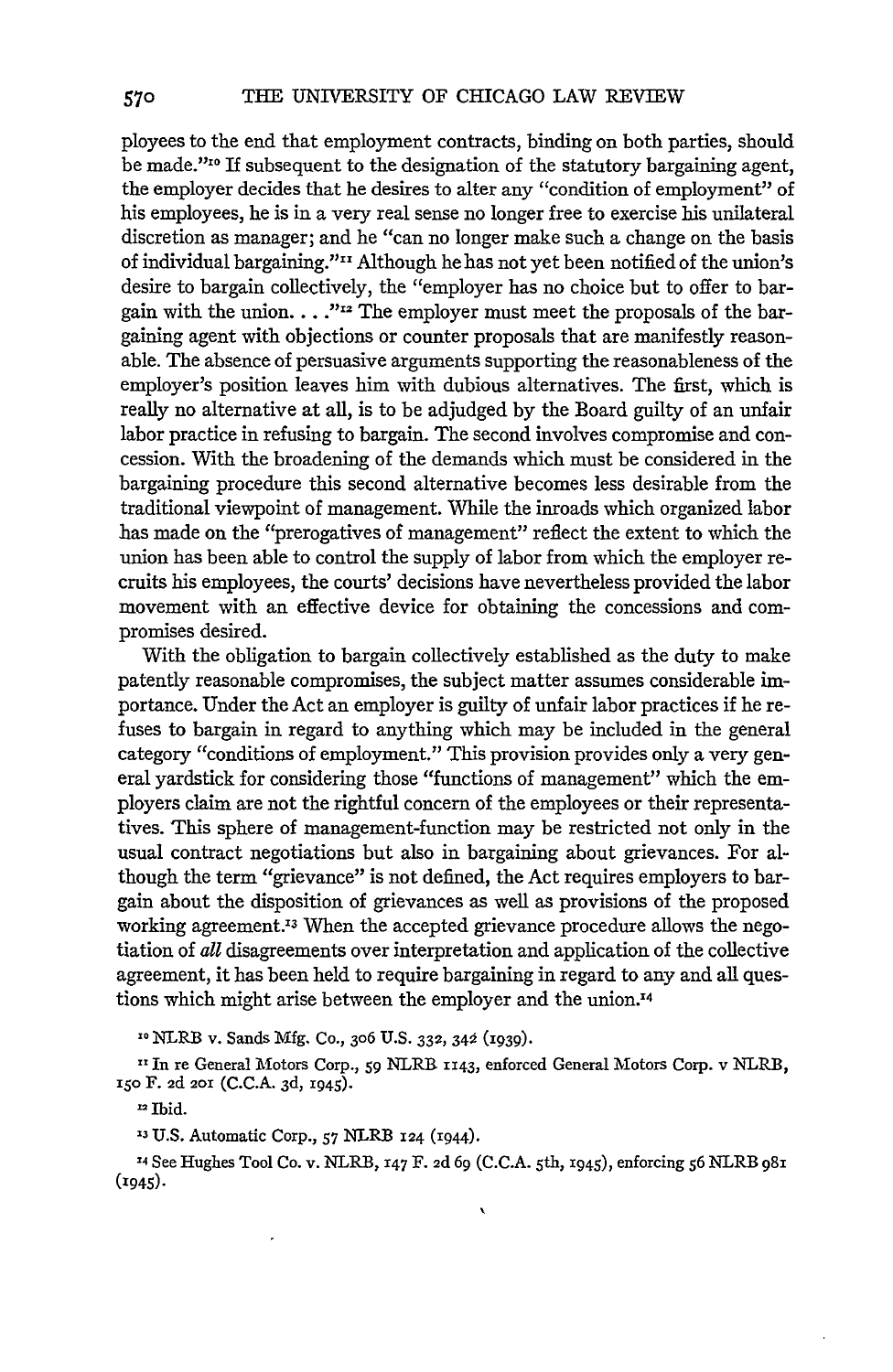In the leading case of *NLRB v. Jones & Laughlin Steel Corporation,"s the* Supreme Court, in denying the company's contention that it was being deprived of the right to conduct its own business, laid down what now appears to be a somewhat misleading indication of the scope of the subject matter of the duty to bargain. The court held that Section 9(a) imposed on the employer "only the duty of conferring and negotiating with the authorized representatives of its employees for the purpose of settling labor disputes." $16$  The recent holdings by the Supreme Court are, however, not easily contained within such a limited definition. The decisions in the *Medo Photo17* case, *Order of Railroad Telegraphers v. Railway Express Agency,<sup>18</sup>* and the *J. I Case<sup>19</sup>* litigation uphold the general proposition that an employer cannot enter into any contract with his employees except through the bargaining representative.

The ruling in the *Medo* opinion announced that action by an employer which brought about any changes in wages, hours, or other conditions of employment without prior bargaining with the union representative could not realistically be distinguished from the unfair labor practice of refusing to bargain. This seems especially forceful since no collective agreement had ever been reached by the Medo Photo Supply Corporation and the union, and since the employer's unilateral action had come about as the result of negotiations initiated by a majority of the employees.

Inland Steel unsuccessfully argued that some of the dicta of the Supreme Court in the *J. I. Case* decision indicated that there were subjects concerning which an employer was under no obligation to bargain.<sup>20</sup> However, any uncertainty which may be said to stem from the *J. I. Case* dicta is clarified by the certain language of the Court in the *Railroad Telegraphers* opinion which was handed down the same day. "[E]ffective collective bargaining has been generally conceded to include the right of the representatives of the unit to be consulted and to bargain about the exceptional as well as the routine rates, rules, and working conditions."<sup>21</sup> The petitioner also urged that the term "wages" as used in Section 9(a) should be construed as the wages earned by employees for the actual performance of work. This the Board rejected as being at odds with the stated purpose of the act and in conflict with the fact that Congress in generally

- <sup>15</sup> **301 U.S. 1** (1937). <sup>16</sup> **Ibid., at 44.**
- '7Medo Photo Supply Corp. v. NLRB, **321** U.S. 678 (1944).

**is 321** U.S. 342 (1944).

**'9 J.** I. Case Co. v. NLRB, **321** U.S. **332** (1944).

**20** Petitioner urged that **". .** . individual contracts may embody matters that are not necessarily included within the statutory scope of collective bargaining, such as stock purchase, group insurance, hospitalization, or medical attention. We know of nothing to prevent the employee's, because he is an employee, making any contract provided it is not inconsistent with a collective agreement or does not amount to or result from or is not part of an unfair labor practice." J. I. Case Co. v. NLRB, **321** U.S. **332,** 339 (1944).

**"** Order of Railroad Telegraphers v. Railway Express Agency, Inc., 321 U.S. 342, 347 (1944).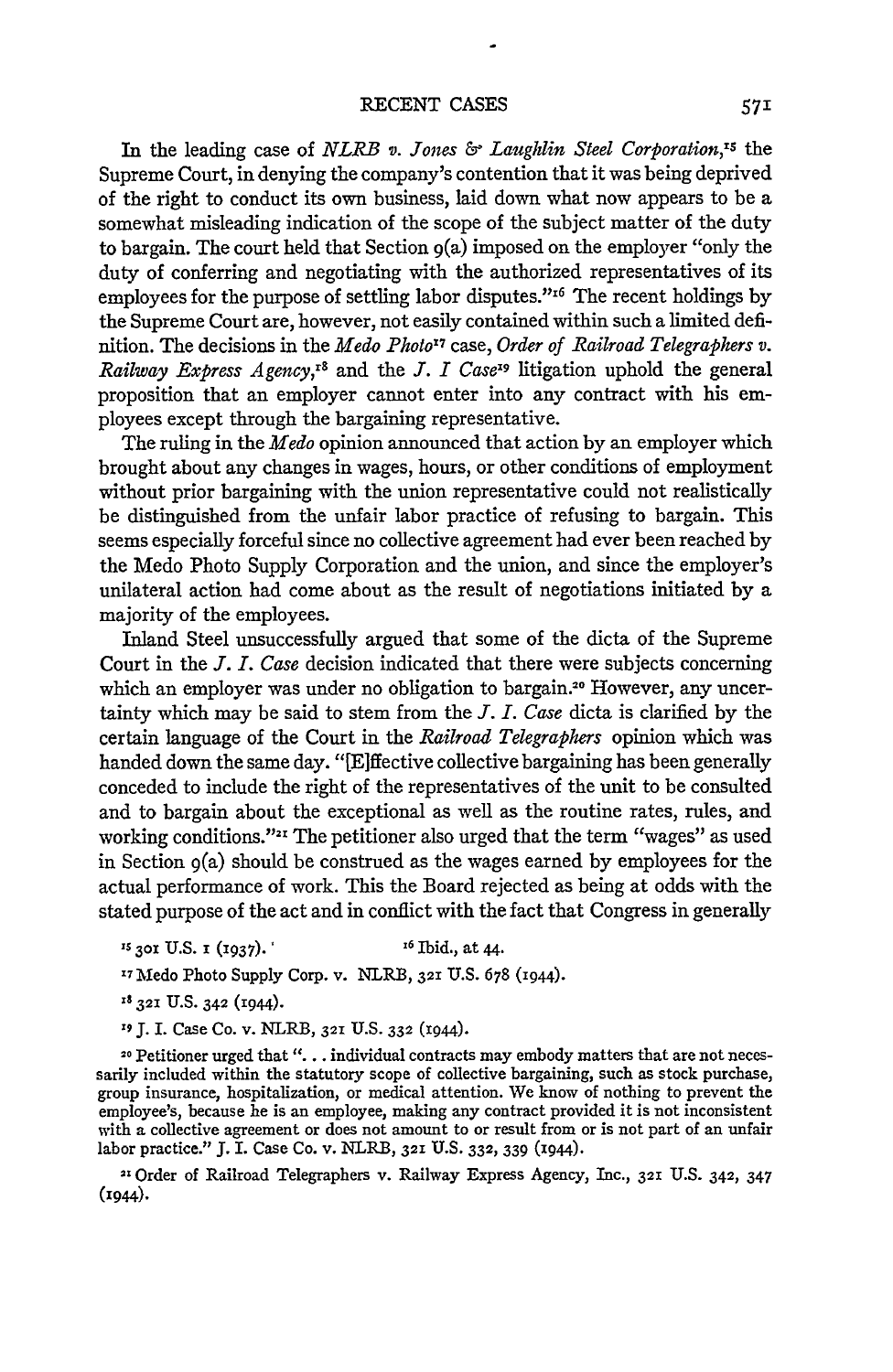defining the ambit of obligatory collective bargaining used not only the specific terms "rates of pay" and "hours of employment" but also the generic and widespread phrases "wages and other conditions of employment."<sup>22</sup> Such a broad construction has been rather generally supported by the courts.<sup>23</sup> One of the more significant cases is *NLRB v. J. H. Allison Co.24 In* enforcing the Board's order, the Circuit Court of Appeals for the Sixth Circuit denied the argument of the employer that since the granting of "merit increases" to individual employees was determined on the basis of an individual's performance, it was not a matter which concerned the union, but was rather one of the functions of management. In the words of the court, "[tihe labeling of a wage increase as a gratuity does not obviate the fact that a gratuitous increase on the basis of merit does, in actuality, effect changes in rates of pay and wages, which by the Act are made the subject of collective bargaining."25

A recent decision of the National Labor Relations Board<sup>26</sup> takes note of the "accepted subjects in the expanding field of collective bargaining" as including "social security programs... group insurance, hospitalization, medical care, old-age pensions and other allied subjects." The Board concluded that such subjects "are not only appropriate, recognized, and accepted subjects for collective bargaining, but that the language of the Act and its legislative history evidence a congressional purpose to require collective bargaining on these subjects by an employer, when so requested by an authorized representative of his employees."<sup>27</sup> Apparently, any limiting definition of the subject matter of obligatory bargaining may not validly be taken from the context of the Act dealing with other unfair labor practices. The Supreme Court indicated such a broad meaning in the *Express Publishing Co.28* case. Refusal to bargain, defined as an unfair labor practice by Section  $8(5)$ , may be wholly unrelated to "discrimination in regard to hire or tenure of employment or any term or condition of employment, to encourage or discourage membership in any labor organization," all of which are defined as unfair labor practices by Section 8(3). Even a rather cursory examination of the reported court decisions and Board orders reveals that an employer is under a positive duty to bargain collectively about nearly every conceivable question that the statutory representative may raise.29 In fact,

**-** In re Inland Steel Co., 77 NLRB No. **i** (1948). **23** See note 29 infra.

**'4 70** NLRB 377 (1946), enforced **i65** F. **2d 766 (C.C.A.** 6th, 1948), cert. den. **69 S.** Ct. **31** (1948).

*2s* **I65** F. **Ad** 766, **768 (C.C.A.** 6th, 1948).

**<sup>26</sup>**In the Matter of General Motors Corp., Case No. 7-Ca-37 (NLRB, May 13, 1948).

<sup>27</sup> Ibid.

'8 NLRB v. Express Publishing Co., **312** U.S. 426, 434 (1941).

**29** Subjects concerning which the employer has been found under a duty to bargain: **i)** Subcontracting by employer. Western Electric Co., Inc., i6 L.R.R.M. 1656 (x945); Kulhne Chemical Co., i6 L.R.R.M. 1836 (1945). Contra: Graef & Schmidt Co., 16 L.R.R.M. 1651 (1945). 2) Number of employees to be hired. Timken Roller Bearing Co., **70** NLRB **500** (1946). 3) Union security. National Licorice Co., 7 NLRB 537 (1938), enforced as mod. **104** F. **Ad** *655*

572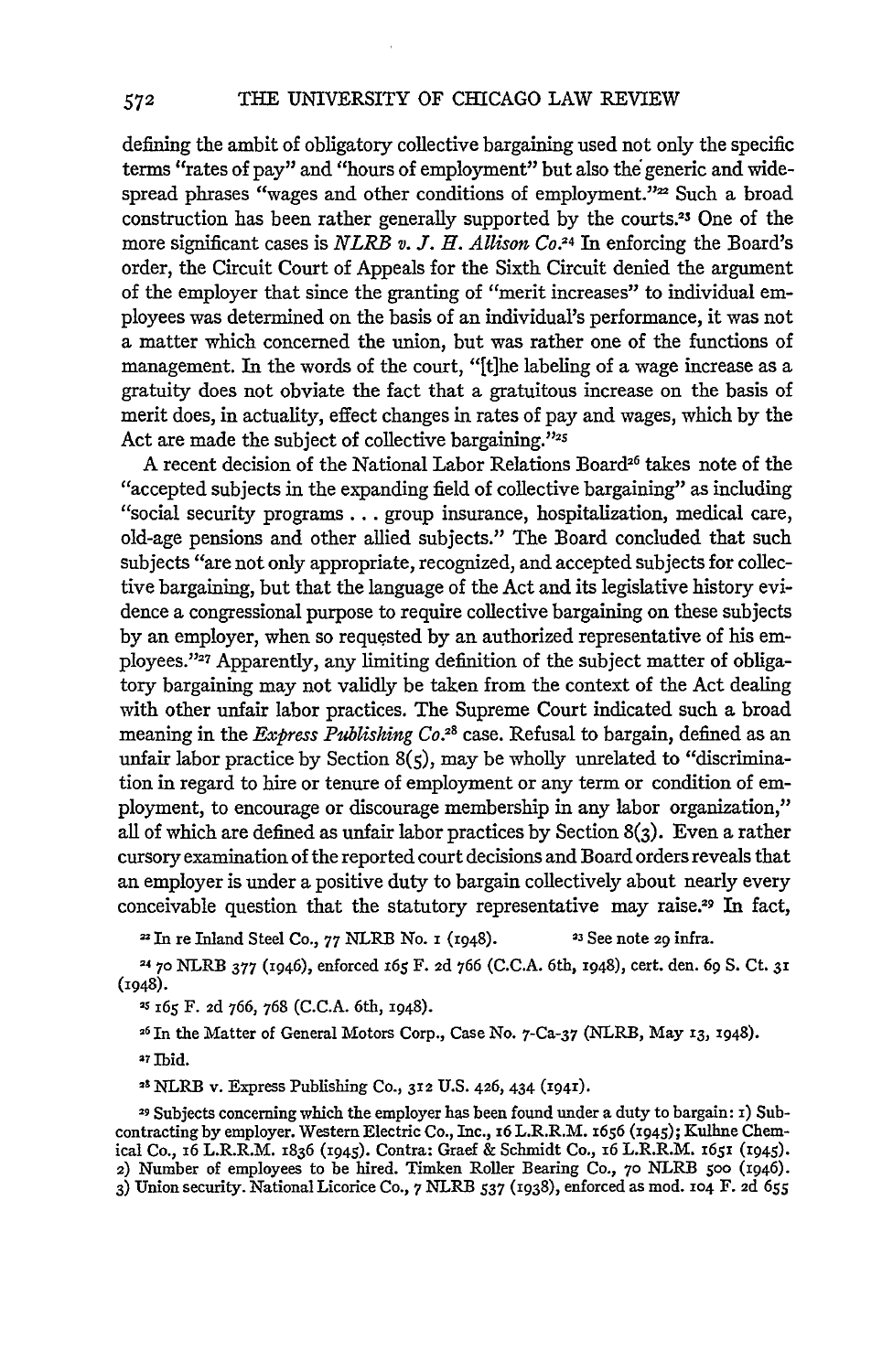"absent any provision in the contract leaving certain areas open to individual bargaining, the only thing left to individual agreement is the act of hiring."30 Given the jurisdictional prerequisites and the ability of bargaining agents to couch their position in language that is not per se unreasonable, the safe answer appears to be that the employer is never justified in refusing to bargain solely on the ground that to do otherwise would be to permit encroachment on the "prerogatives of management."<sup>31</sup>

In addition to the decisions of the courts which indicate a broadening of the subject matter of compulsory bargaining, there has been an enlargement in the scope of collective negotiations which are entered into without Board compulsion.<sup>32</sup> The collective agreements, which in a sense result from the substitution of collective bargaining for unilateral employer control of the various conditions of employment, mirror such a trend. Perhaps an outstanding example of this can be found in the collective agreements of the International Ladies Garment

**30 J.** I. Case Co. v. NLRB, **321** U.S. 332, 335 (I944). U.S. Automatic Corp., 57 NLRB **124 (1944).**

**<sup>31</sup>**No reported cases used the test of reasonableness to establish the good faith of the union demands, but such a test would appear to correspond with the pattern developed by the NLRB and the courts. At the present time the court would probably not hold legitimate a demand by the union to bargain about a complete alteration of the corporate structure of the business if the company refused to do so. Such a demand, however, may in the future appear as patently reasonable.

32 Metcalf, Collective Bargaining for Today and Tomorrow 115-36 **(1937);** Pierson, Collective Bargaining Systems (1942); Smith, Leonard **J.,** Collective Bargaining io-z5 (1946).

**<sup>(</sup>i939),** enforced as mod. **3o9** U.S. **350 (I94o).** 4) Reinstatement of discharged employees and discharge of a nondiscriminating nature. National Licorice Co. v. NLRB, supra; Washington Woolen Mills, **23** NLRB **i** (1938). 5) Union demand for a change in the management of the firm. In re Consumers' Research Inc., 2 NLRB 57 **(1936). 6)** Re-employment of old employees at new location. Brown-McLaren Mfg. Co., 34 **NLRB** 984 (1941). 7) Whether employees be given time off without loss of pay for discussion of grievances. Glen L. Martin Co., **16** L.R.R.M. z6i (i945). 8) Union's demand for information which the company classed as confidential. Aluminum Ore Co. v. NLRB, 131 F. **2d** 485 (C.C.A. **3d,** 1942). 9) Right of employer to print and issue a pamphlet entitled "Employees' Manual." Timken Roller Bearing Co., **70** NLRB **5oo** (1946). io) Union's request for clause providing that union's consent had to be obtained in advance of any change of operations. Bergen Point Iron Works, **I7** L.R.R.M. **1538** (1945). **ii)** Disposition of grievances presented **by** nonunion employees. U.S. Automatic Corp., 57 NLRB **124** (r944). 12) In setting up new unit, employer is not required to bargain in regard to **job** classification, but must bargain about "misclassification." Shell Oil Co., Inc., 16 L.R.R.M. 1864 (x945). 13) Seniority provisions. Highland Park Mfg. Co., 12 NLRB **1238 (1938).** 14) Schedule of working hours. North American Aviation Inc., **16** L.R.R.M. 1746 (1945). **i5)** Sick leave plan. Glen L. Martin Co., **i6** L.R.R.M. 1585 (1945). **i6)** Bonuses. Singer Mfg. Co., **24** NLRB 444 **(194o),** enforced as mod. rig F. **2d** 131 (1941). 17) Demand that company loan an employee the money necessary to **pay** a union fine. Clifton Wright Hat Co., 2 NLRB ist, at **5I** (1934). x8) Demand that employer discharge a supervisor. Aladdin Industries Inc., 22 NLRB 1195 **(194o). 19)** Sunday and holiday provisions. Singer Mfg. Co., supra. *2o)* Arbitration provisions. Boss Mfg. Co., 3 NLRB 4oo (1936), enforced as mod. **107** F. *2d* 574 (I939). 21) Regarding application, interpretation, administration, and/or modification of collective agreement. NLRB v. Sands Mfg. Co., supra. It is also interesting to note that one court felt obliged to set down the dictum that an employer is not obliged to bargain collectively about "legislative policies and other generalities." Globe Cotton Mills v. NLRB, **1o3** F. 2d **91 (C.C.A.** 5th, 1939).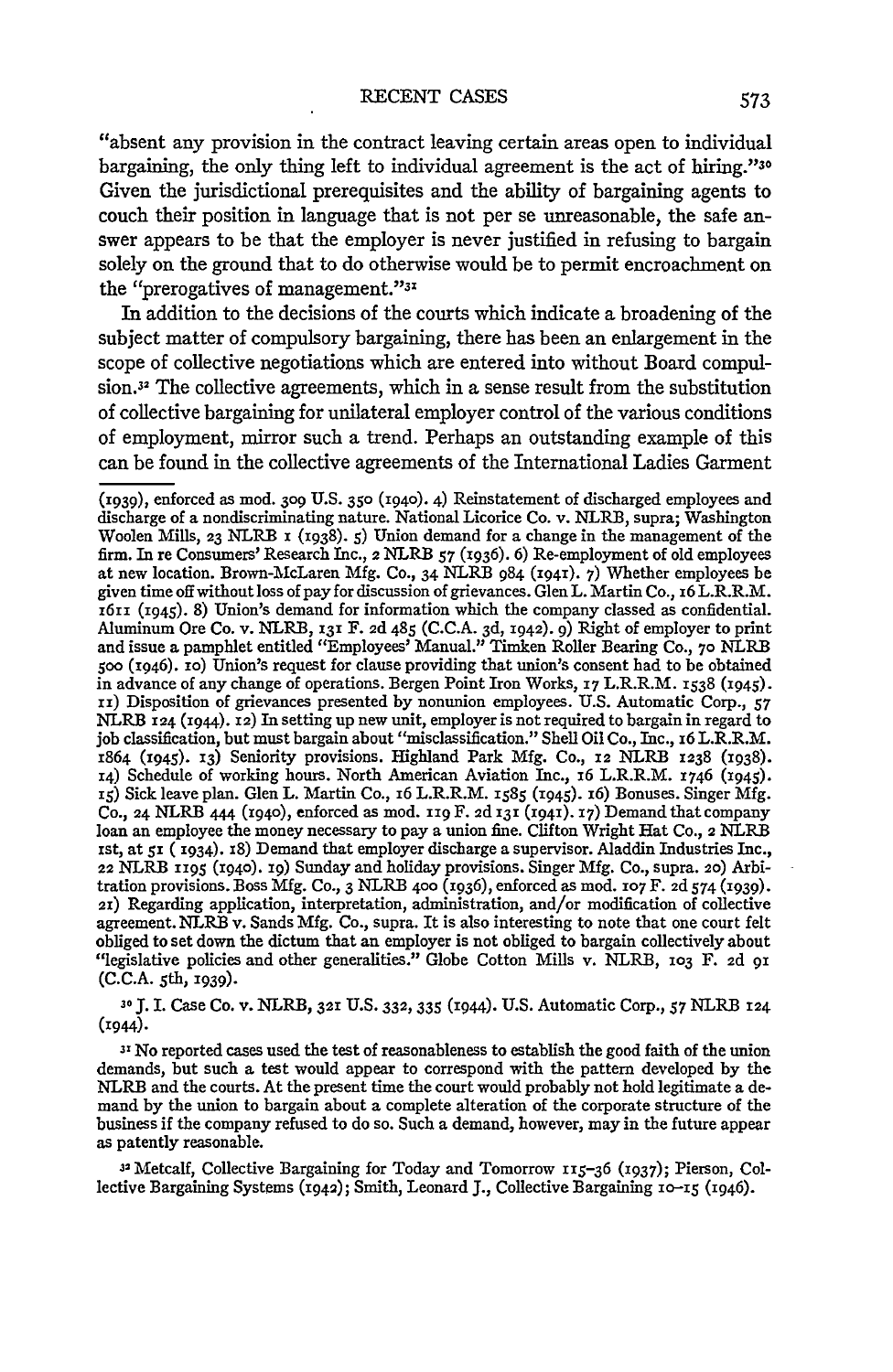Workers Union which have been very explicit in this regard. They specify the conditions under which an employer may reorganize his business, or enter into another partnership, or send materials to other firms for fabrication, or introduce a week-work as opposed to a piece-work basis of wage payments.<sup>33</sup> Another example is the coal mining industry, where the representatives of the mine employees take part in the control of "all aspects of the productive process which affect the miners' opportunity to earn a living," and their bargaining agreements indicate the unions' "joint effort in dealing with conditions affecting a district of the entire industry."34 In some industrial fields employers have been able to force the inclusion of management clauses in their collective contracts which prescribe certain zones wherein employer-management is to be free from any union interference. In spite of the provisions of such clauses, however, the sphere of management-function may become the subject of collective bargaining whenever the collective agreement is renegotiated. The inclusion of management clauses may also be said merely to reflect the relative strength or weakness of the bargaining parties at the time the agreement is signed, rather than anything like a long range working definition to which the parties will adhere.

The attitude of the courts toward the nature and subject matter of compulsory collective bargaining is a reflection of both the present strength of organized labor and the general language of the Act. The inability of the courts to determine the proper scope of collective bargaining stems from the opposing views with which employers and organized employees regard the bargaining process. The reasoning behind the employer's reluctance to bargain is the fear that in the absence of legal definition, he "may be forced to negotiate about matters that are necessarily the function and responsibility of management, thus impairing their power of decision and their effectiveness as business managers."35 On the other hand, the assumption which the advocates of organized labor make is to the contrary. "The extent to which unions in general seek to strike out for terms not normally within the area of collective bargaining is not so much influenced by ideologies as by a conviction that these problems have a direct bearing on employment and wages."36

Admittedly, in those areas where organized labor is strongly entrenched, collective bargaining tends to become a method of management of the firm. If the relative strength of the labor movement continues to develop and the scope of

**33** Merchants' Garment Agreement Arts. 6, **10, 25,** 29 (1937).

**<sup>34</sup>**Suffern, The Coal Miners Struggle for Industrial Status 359, 376 (1926); Goodrich, The Miners' Freedom, **C.** 3 (1925). Compare the United Mine Workers' 1939 collective agreement which provided that the "management, direction of the working force and the right to hire and discharge are vested exclusively in the Operator... **."** Appalachian Agreement, Tit. Management of Mines (1939), with the agreements signed by the National Maritime Union and the steamship companies in **1940** which contained no provision of this sort.

**35** Industrial Relations Counselors, Monograph No. **9,** National Collective Bargaining Policy 5 **(1945).**

**36** Barbash, Labor Unions in Action **96** (1948).

574